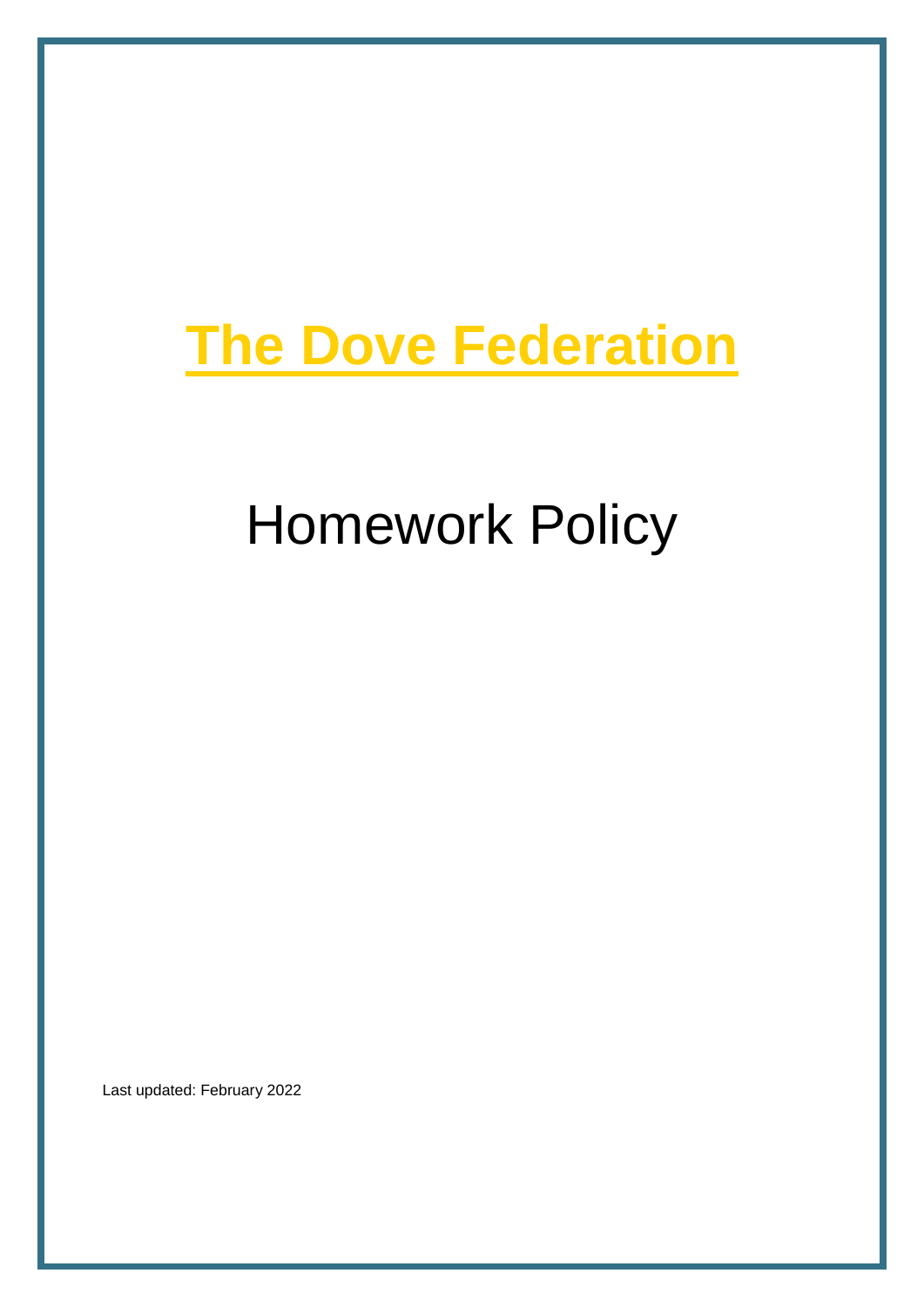## **Contents:**

**[Statement of intent](#page-2-0)** 

- 1. [Legal framework](#page-3-0)
- 2. [Responsibilities](#page-3-1)
- 3. [Our approach to homework](#page-4-0)
- 4. [Absences](#page-5-0)
- 5. [Pupils who fail to complete homework](#page-5-1)
- 6. [Marking homework](#page-5-2)
- 7. [Pupils with SEND](#page-5-2)
- 8. [Equal opportunities](#page-6-0)
- 9. [Monitoring and review](#page-6-1)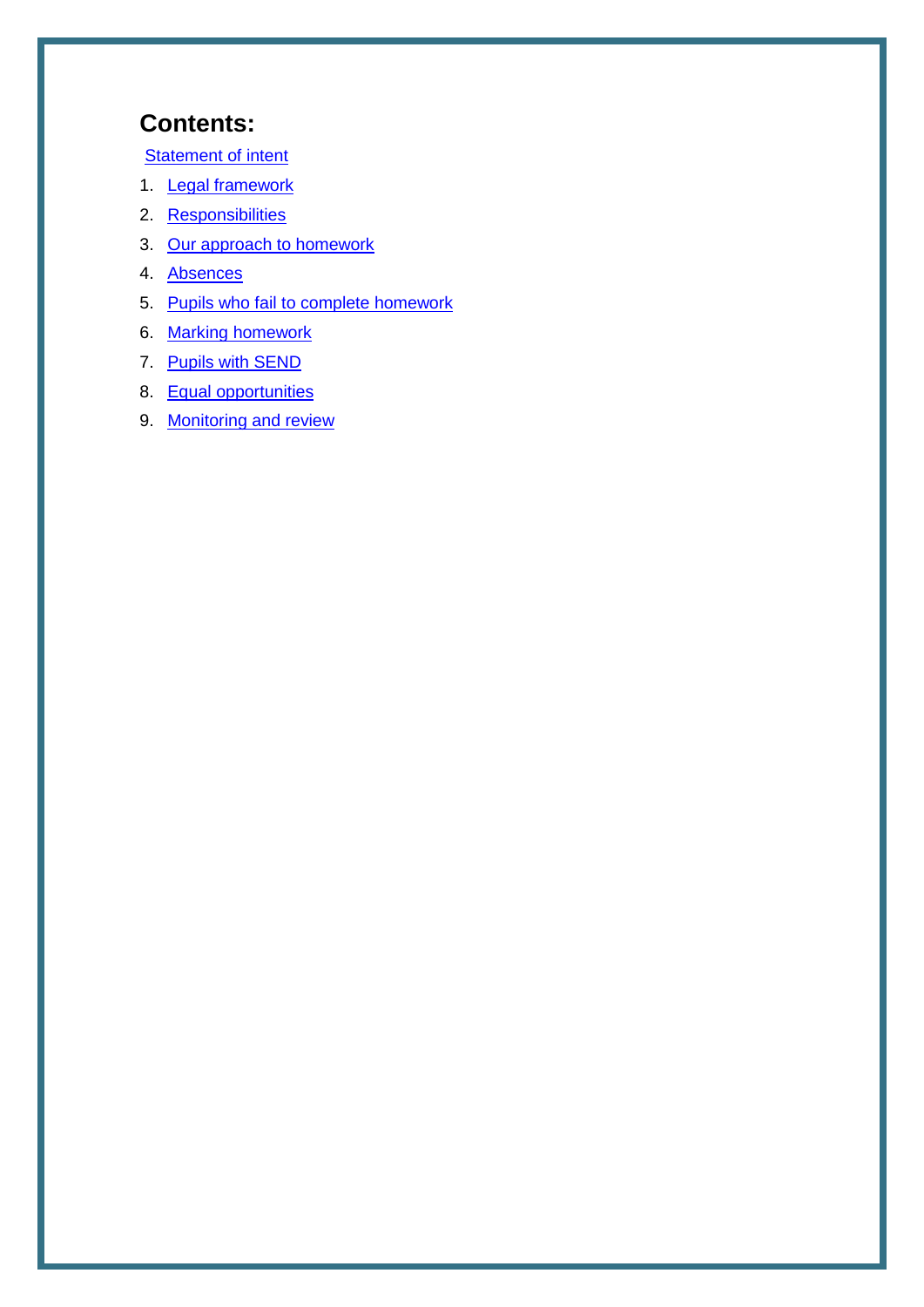## <span id="page-2-0"></span>**Statement of intent**

**The Dove Federation** is a vibrant, enthusiastic, forward thinking and safe learning environment in which pupils are given every opportunity to complete a fulfilling education.

We believe that homework plays an important part in education and the benefit of doing homework must be instilled at an early age so that independent study can be achieved.

We are also aware that pupils have opportunities and experiences outside of school that are equally important in developing and enriching their lives. We will give careful consideration to ensuring homework is well-balanced across the school.

This Homework Policy was developed in consultation with staff members, parents and pupils, and with the full agreement of the governing board.

## **Aims**

This policy aims to:

- Develop a consistent approach to homework throughout the school.
- Make sure that teaching staff, parents and pupils are aware of their responsibilities with regards to homework.
- Ensure that parents understand what is expected of their child.
- Encourage pupils to develop the responsibility and self-discipline required for independent study.
- Embed knowledge and support pupils' learning experiences via revision and reinforcement.
- Work with parents and involve them in their child's learning, and to keep them informed about the work their child is undertaking.
- Use homework as a tool for raising standards of attainment.
- Extend learning beyond the classroom.
- Give pupils further practise and a deeper understanding of skills, knowledge and concepts learned during the school day.

| Signed by: |                          |       |  |
|------------|--------------------------|-------|--|
|            | Headteacher              | Date: |  |
|            | Chair of governors Date: |       |  |
|            |                          |       |  |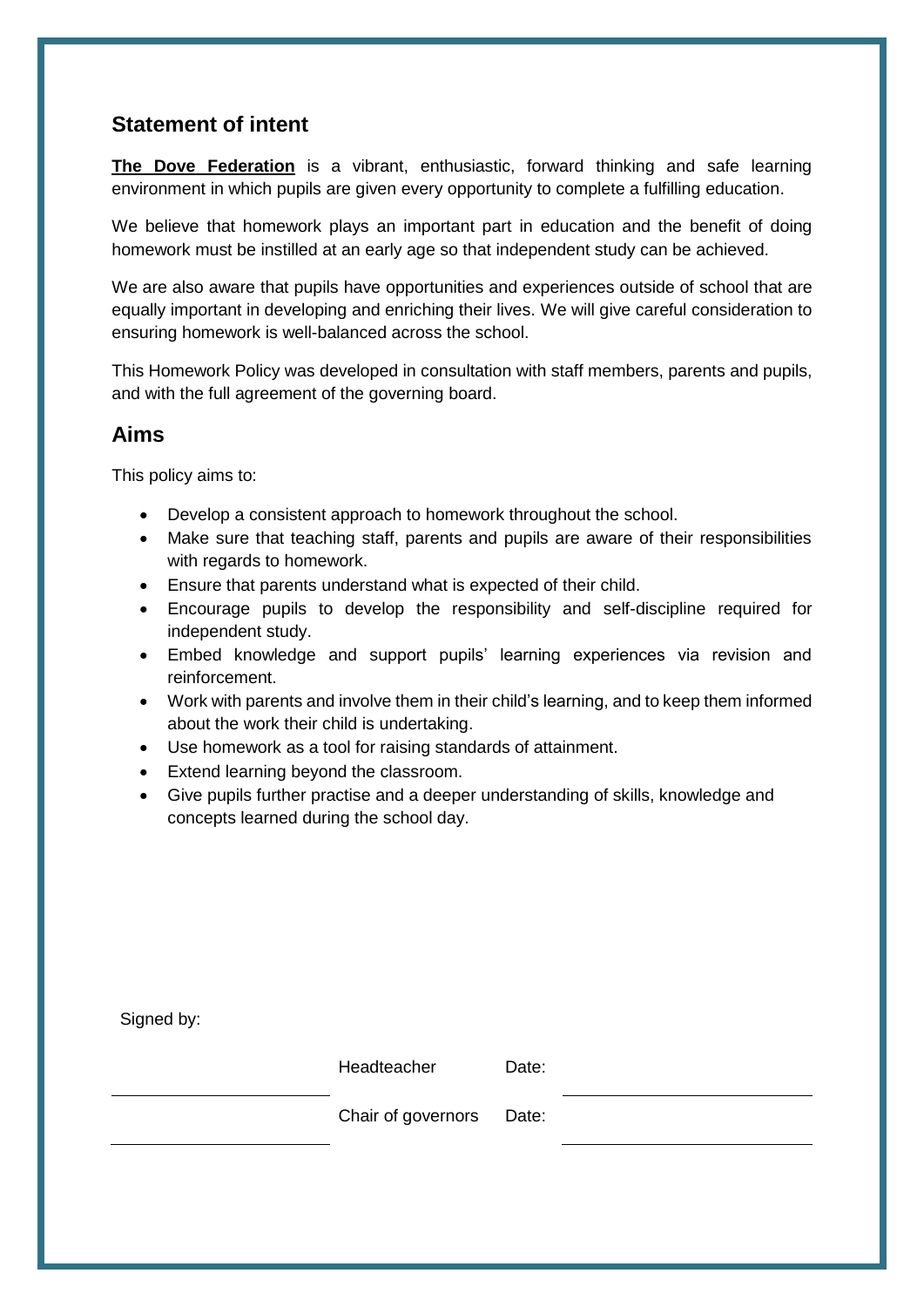## <span id="page-3-0"></span>**1. Legal framework**

- 1.1. This policy has due regard to all relevant statutory and good practice guidance including, but not limited to, the following:
	- DfE (2019) 'Ways to reduce workload in your school(s)'
	- Ofsted (2019) 'School inspection handbook'
	- Ofsted (2019) 'School inspection handbook section 8'

## <span id="page-3-1"></span>**2. Responsibilities**

- The **headteacher** and **governing board** are responsible for:
	- Frequently checking the policy's compliance with statutory and good practice requirements.
	- Monitoring the effectiveness of this policy.
	- Reviewing the policy every **two years** and making appropriate updates as required.
	- Discussing with staff the extent to which this policy is being implemented.
	- Meeting with parents as appropriate.
	- Providing parents with information about homework.
	- Informing new parents about the Homework Policy.
- 2.2. Teachers are responsible for:
	- Planning and setting up a regular programme of homework for pupils.
	- Providing an explanation of homework tasks and ensuring that all pupils understand what they have to do.
	- Ensuring all homework is purposeful and links directly to the curriculum.
	- Setting homework that is appropriate to pupils' abilities.
	- Monitoring homework regularly and making sure pupils are completing it.
	- Marking homework and giving feedback to pupils.
	- Communicating with parents if there is a problem regarding homework.
	- Being available to parents and pupils for a discussion about homework.
	- Setting homework that is consistent across classes.
	- Ensuring homework takes equal opportunities into account and that the needs of pupils with disabilities are considered.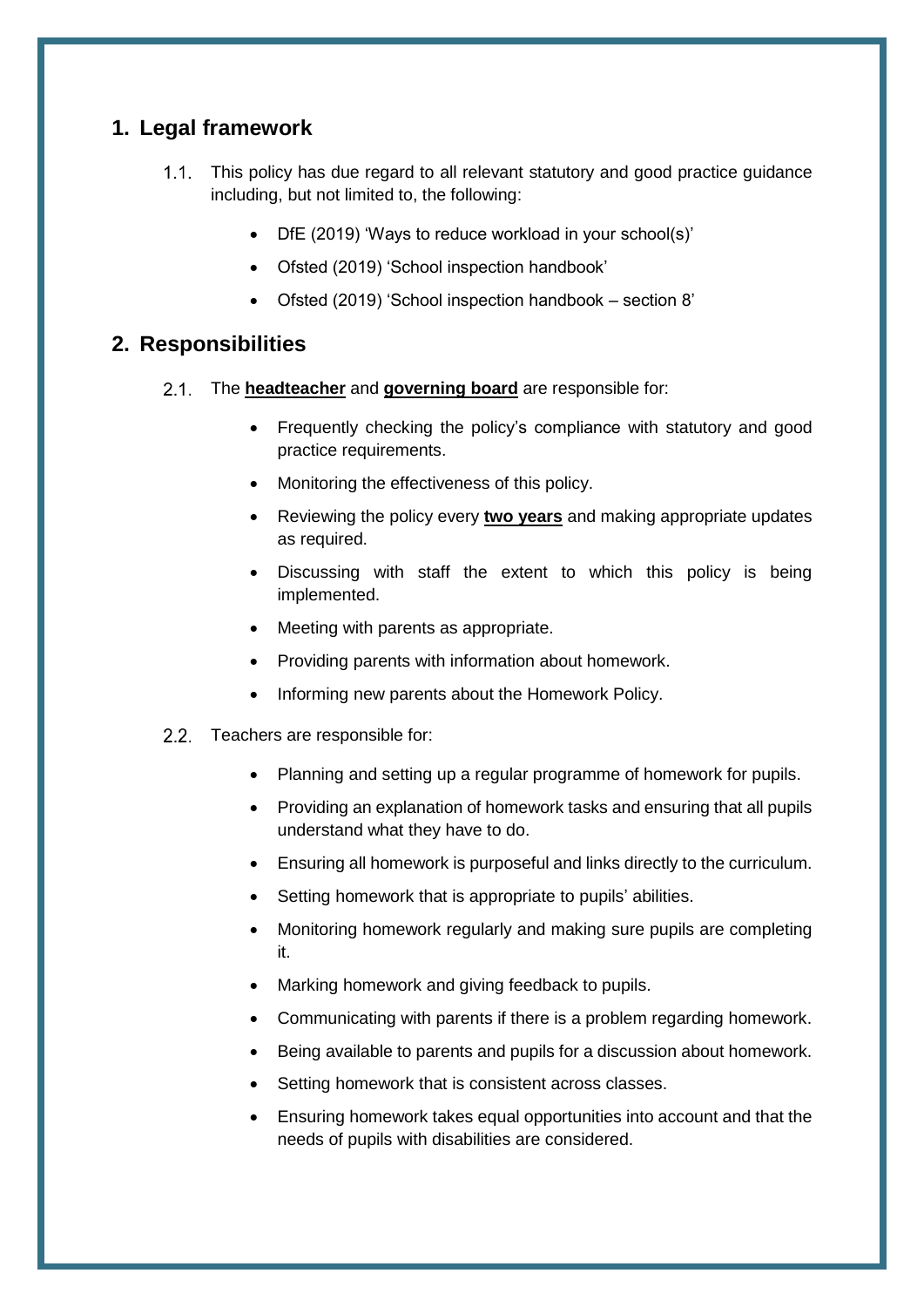- Rewarding quality work and praising pupils who regularly complete homework.
- 2.3. Parents are responsible for:
	- Supporting and encouraging their child with regards to completing homework.
	- Becoming involved in their child's homework and encouraging their child to have a positive attitude towards it.
	- Making sure that their child completes homework to a high standard and on time.
	- Providing suitable conditions and resources for their child to complete homework.
	- Praising their child and celebrating achievements with regards to their homework.
	- Informing teachers of any issues that may arise and co-operating with the school to find a solution.
	- Keeping the school informed of any change in circumstances which may affect their child's learning and ability to complete homework effectively.
	- Encouraging their child to discuss homework and feedback from teachers.
- 2.4. Pupils are responsible for:
	- Taking responsibility for their own learning and submitting completed work in a timely manner.
	- Having a positive approach towards homework.
	- Putting the same effort into homework as class work.
	- Making sure they understand the tasks that have been set and seeking clarification if required.

### <span id="page-4-0"></span>**3. Our approach to homework**

#### **Reception (EYFS)**

Pupils in reception will be set weekly reading and sound recognition homework.

#### **Years 1-5**

Pupils will be set their homework on the SeeSaw app. You should have received a login for your child/ren from their class teacher. If you have not received them please contact them through the school office.

Pupils will be set Maths and English homework on alternate weeks. Maths homework will be set on the Smash Maths app which is a retrieval program. This program allows pupils to revisit prior learning and provides staff with feedback so that they can plan follow up activities in class. Login details for Smash Maths will be provided by your child's class teacher.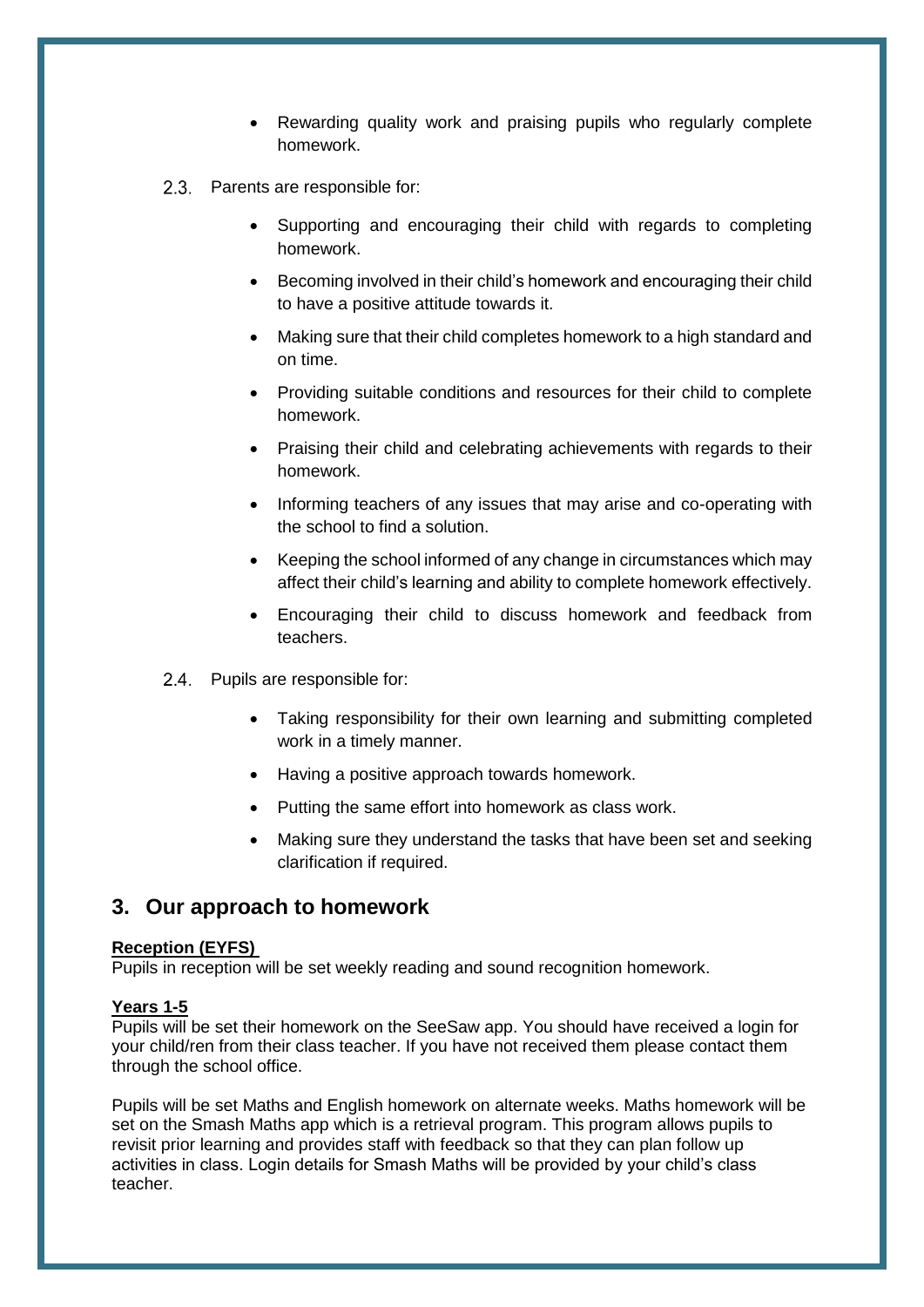Pupils will also be set weekly spelling and times table homework alongside regularly reading at home.

#### **Year 6**

Pupils will be set their homework on the SeeSaw app. You should have received a login for your child/ren from their class teacher. If you have not received them please contact them through the school office.

Pupils will be set Maths and English homework each week. Maths homework will be set on the Smash Maths app which is a retrieval program. This program allows pupils to revisit prior learning and provides staff with feedback so that they can plan follow up activities in class. Login details for Smash Maths will be provided by your child's class teacher.

Pupils will also be set weekly spelling and times table homework alongside regularly reading at home.

The schools expectation for all pupils is that they read at home at least 3 times a week.

### <span id="page-5-0"></span>**4. Absences**

- 4.1. If a pupil is absent from school due to illness or medical reasons, the school will not supply work for these periods – pupils should be well enough to undertake any work supplied.
- There may be exceptions to 4.1 and the **classroom teacher** will decide whether homework should be set on a case-by-case basis.
- 4.3. If a pupil is absent for a long period of time, e.g. with a broken arm, the teacher and the parents of the pupil will agree on what should be done and how much help should be provided.

#### <span id="page-5-1"></span>**5. Pupils who fail to complete homework**

- All pupils are expected to complete homework on time.
- Teachers keep records of pupils completing homework which are regularly checked.
- 5.3. If pupils fail to complete homework, teachers contact parents to find out why.

#### <span id="page-5-2"></span>**6. Pupils with SEND**

- A balanced approach to homework will be adopted for pupils with SEND, in consultation with the pupil's parents and the **SENCO**.
- The school recognises that pupils with SEND may require specific tasks to be set, as outlined in their **individual education plans**.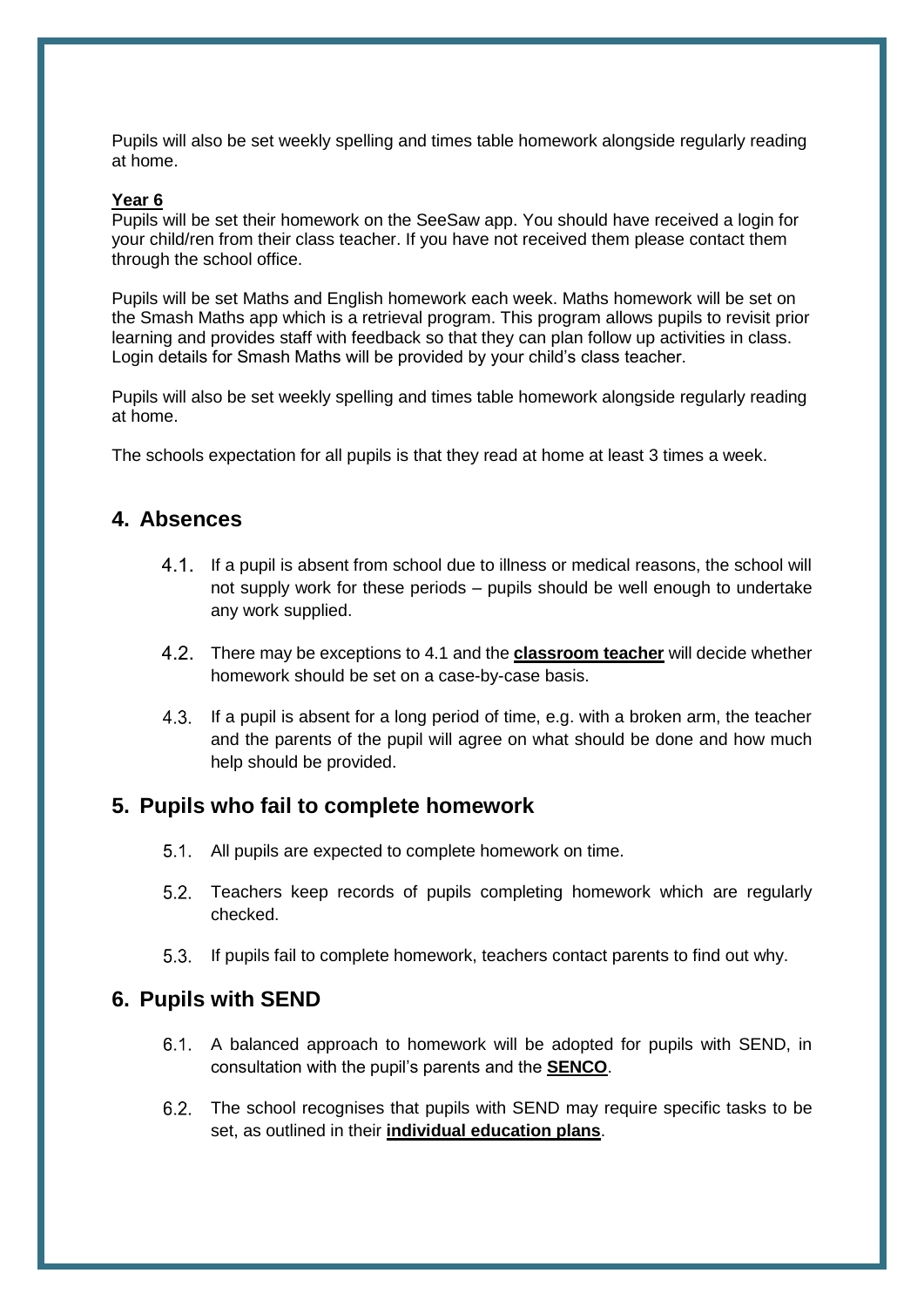While pupils with SEND may benefit from differentiated tasks separate from the homework received by other pupils, it is important that they also complete as much standard homework as possible.

## <span id="page-6-0"></span>**7. Equal Opportunities**

- 7.1. The school is committed to providing the full range of opportunities for all pupils, regardless of gender, disability, ethnicity and social, cultural or religious background.
- 7.2. All pupils have equal access and inclusive rights to the curriculum regardless of their gender, race, disability or ability.

## <span id="page-6-1"></span>**8. Monitoring and review**

- This policy is reviewed every **two** years by the **headteacher**.
- The scheduled review date for this policy is **February 2024**.